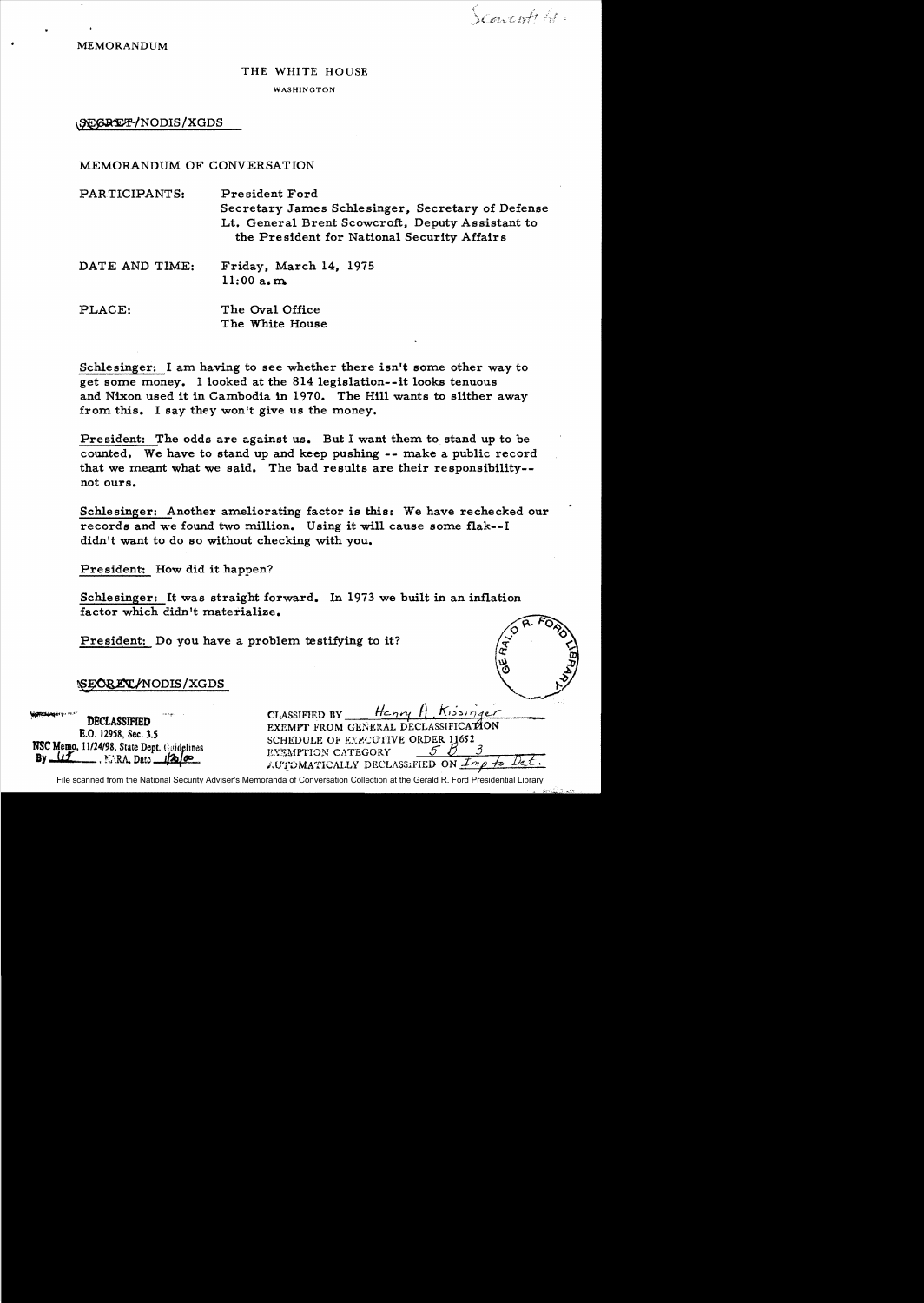# $\forall x \in C$   $\forall x \in C$   $\forall x \in C$   $\forall x \in C$   $\forall x \in C$   $\forall x \in C$   $\forall x \in C$   $\forall x \in C$   $\forall x \in C$   $\forall x \in C$   $\forall x \in C$   $\forall x \in C$   $\forall x \in C$   $\forall x \in C$   $\forall x \in C$   $\forall x \in C$   $\forall x \in C$   $\forall x \in C$   $\forall x \in C$   $\forall x \in C$   $\forall x \in C$   $\forall x \in C$   $\forall x \in C$   $\forall x \in C$   $\forall x \$

•

Schlesinger: No. It's only the appearance.

President: But if you don't, word will get out that we had it and didn't use it.

Schlesinger: Yes. But we will be accused of Pentagon shenanigans. I have put a hold on it for now. I would hold it until the votes are out. If it is negative, maybe we shouldn't use it. I could go to Mahon, McClellan and tell them.

President: It never hurts to be honest, even in a tough spot like this. We want to make every effort. We ought to go ahead and use it and tell them what has happened.

Schlesinger: Khmer morale is deteriorating some. Tuol Reap is being attacked and there is some progress. Under these circumstances, if the morale cracks it could crack very rapidly.

You are trying to balance steadfast Ame rican support with the safety of American lives.

President: How many are there?

Schlesinger: About 500. We have pulled the dependents. Dean recommends that when the vote comes, he pull out another 225. I think we can wait until the vote on Wedne sday, but it is getting dicey. The foreign community is shrinking.

President: Supposing we ended up with 250 Americans there. What would happen?

Schlesinger: It's like Harbin in China. They were held for two or three years and some were killed.

President: Are these military?

Schlesinger: Some. We are on the edge of the law. It is the verge of a combat situation. They are unloading ammo. Congress hasn't complained yet, but it is risky.

President: I don't think Congress knows which way to go. you recommend?

~/NODIS/XGDS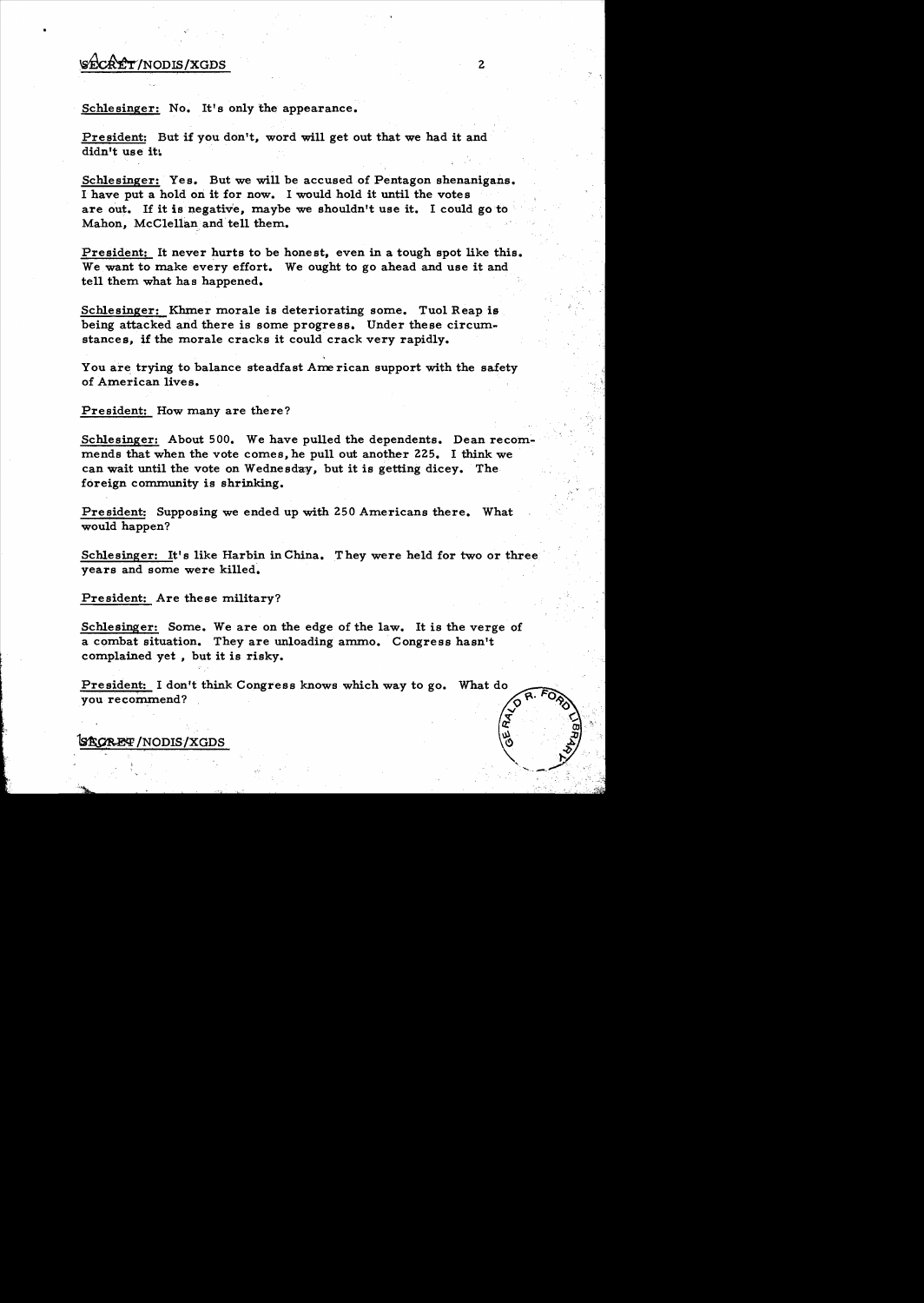#### SECORET / NODIS / XGDS 3

•

Schlesinger: I would be inclined to approve pulling the 250 out and such foreigners as we have on our list. Right now we have no dependents.

We should tell Dean the chances are poor. He has the responsibility. Also tell him from the President that if it's a matter of stability of the American community, he should tell you immediately. You could also tell State to help surrender the city. Or you can tell the GKR that we are with them as long as they want to fight.

[Scowcroft notes: Get Patton quote, out amount--Americans hate a loser. Sending troops in. Did Truman make an address at the fall of Seoul at the beginning of the Korean War? ]

President: I am strongly inclined to the latter. I think we must stick to them. But make contingency plans to withdraw the 250.

Schlesinger: We could also move the Marines to Ubon to increase our readiness.

We also plan to use tear gas.

President: As I recall, our reservations on the treaty [Geneva Protocol] provide for that.

Schlesinger: That is true.

Scowcroft: Gradual attrition might be possible.

President: I like that if possible. And to hold Marines from Ubon, with your judgment if you have to move them.

[Much discussion of contingency planning. ]

Schlesinger: Could we have a drawdown of Marines from Okinawa and an F-4 squadron?

President: Can't the Marines find some other way to save money?

Schlesinger: I already ordered the rifle companies out. I didn't think that was a problem. I will recheck.



~!\$fNODIS/XGDS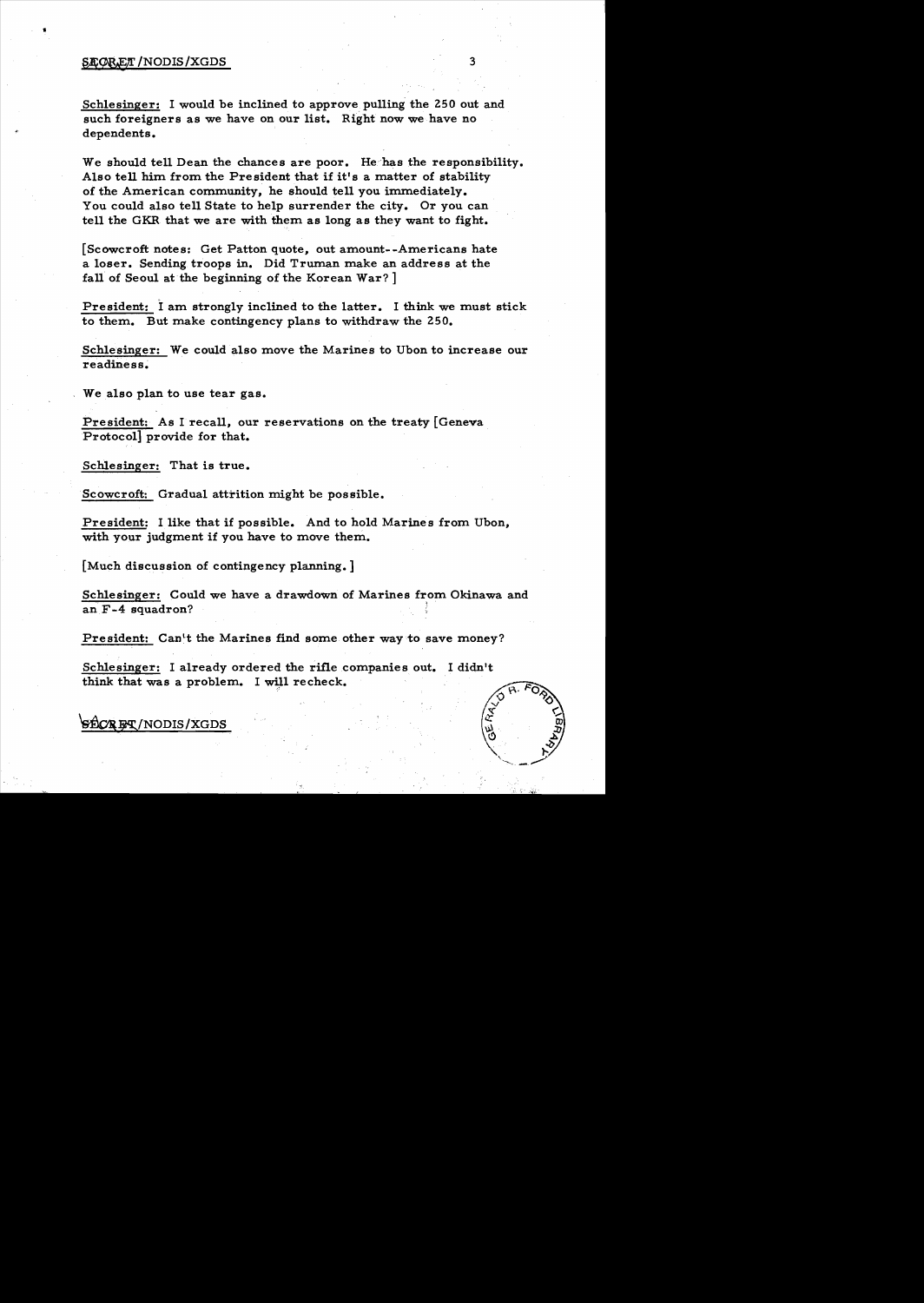### $\frac{1}{2}$  /SECREV/NODIS/XGDS 4

..

President: I don't like the visibility of that. I would prefer sending a supplemental up.

How about the  $F-4's?$ 

Schlesinger: We would pull them back and rely on F-4's in Hawaii. The F-4-B is the oldest model. We don't have to do that now.

President: Let's defer that. And I think I'd much rather do the companies by asking for the \$15 million than pulling, them out. It is psychologically the wrong time.

Schlesinger: I will go back and check.

The next problem is potentially embarrassing for you. Clements has wanted to go to Saudi Arabia. He wanted to go with Moorer. I agreed, which was probably wrong, but since then this discrimination had made it a disaster.

.[Much discussion]

President: If there is a settlement, our relations with Saudi Arabia at that time could be extremely critical. And if we announce now he is not going and we don't get a settlement, we wonder, will that have affected it?

Schlesinger: We could send Jones. It is just that Brown is a red flag.

President: This is a matter of the highest importance. I want to think it over. The situation in Southeast Asia may change the whole thing. I want to think seriously about this. If Southeast Asia deteriorates, the Chairman should be here.

Schlesinger: Change the cable traffic to indicate "senior military man, hopefully General Brown."

President: Don't signal any warning.

Schlesinger: I have something about Dewey J. Bartlett.

\s~/NODIS/XGDS

!,

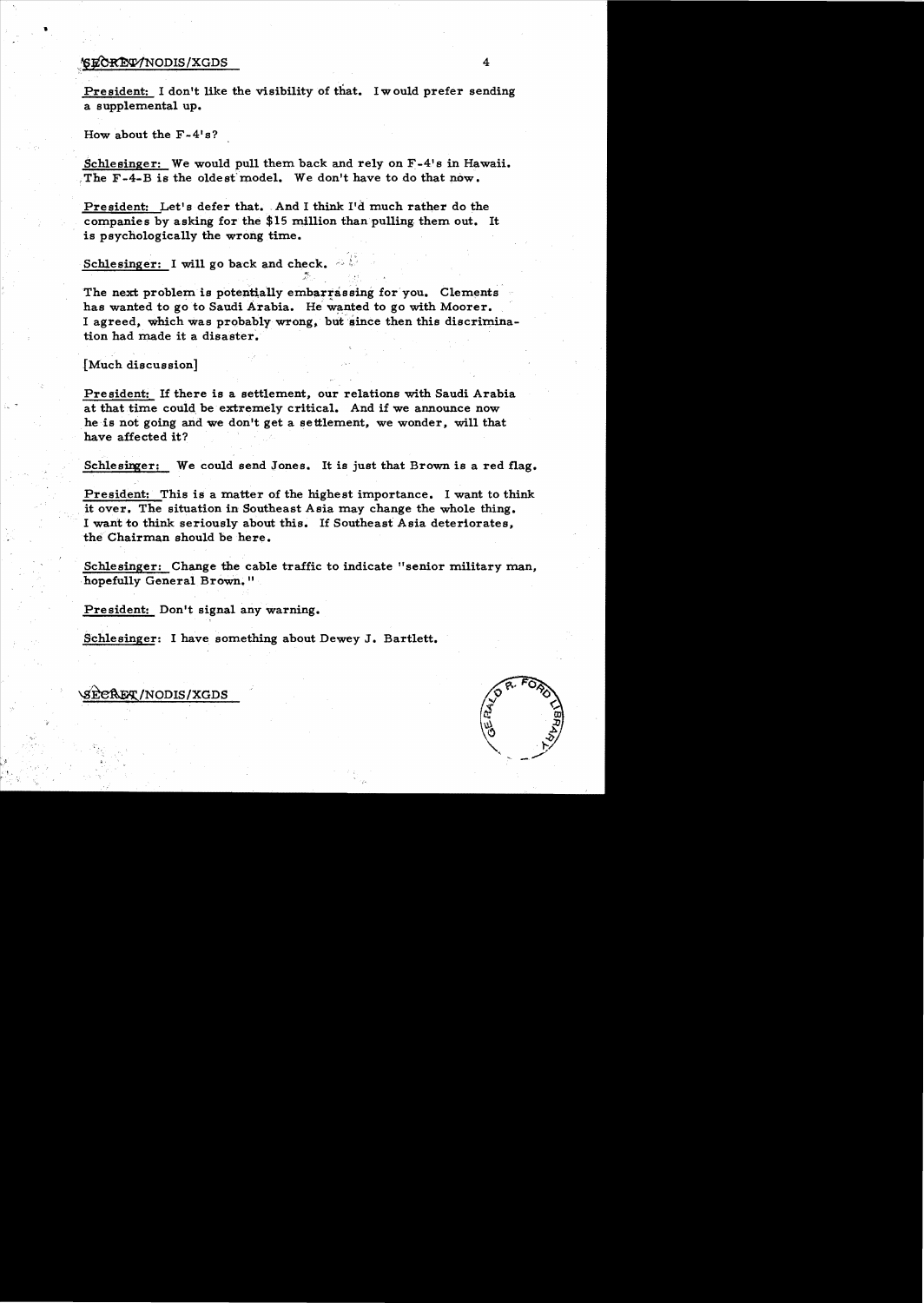## **SECRET7NODIS/XGDS**

#### President: You mean Joe Bartlett. What about him?

Schlesinger: The letter of recommendation for him to be Brigadier General in the reserves. A disgruntled Colonel has said politics will win and Bartlett will be promoted. General Anderson headed the board. This was unusual. Aderson took the Bartlett file and made a strong speech. There are many coincidences. The Board was properly constituted, but it will be vulnerable to charges of favoritism.

President: The issue is, was the Board honest? Does Joe deserve this promotion -- in comparison with his contemporaries. Would another board come up with the same result.

Schlesinger: Yes, but because of the precedent.....

President: Look into it. see about having another board review it. Joe is a proud marine.



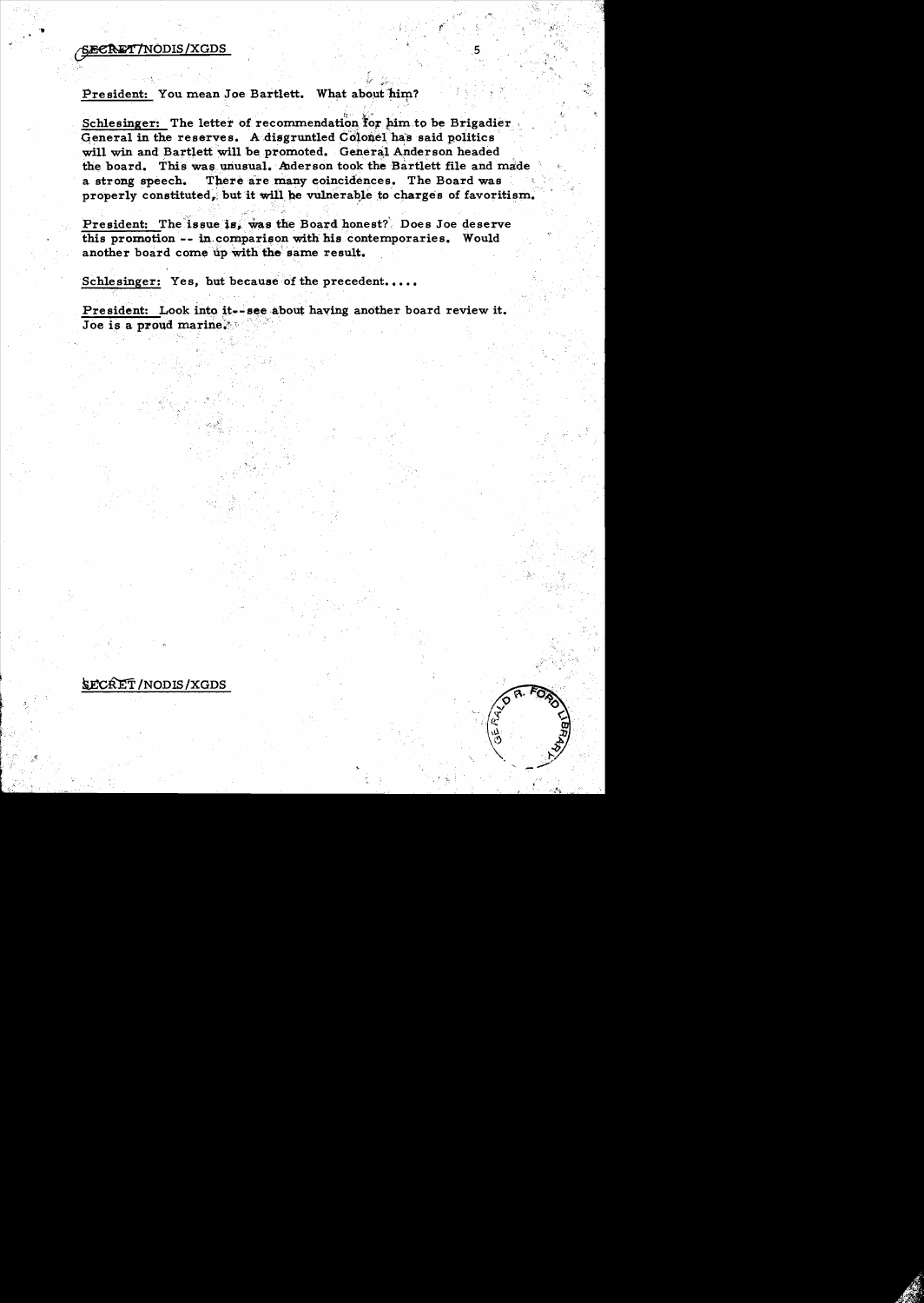7/Schlesinger  $14$  arar  $25$ S harring to un whatsom troops won't some atter way to get some money hashed at 814 lyrs latis tenumer le mond it vou lancateur. Kill commette statted among from the day Uning month gives me en Oddsage agont to But 8 met annunt Tand to be carried. We have to stand up + hy partin - maller a public rend that this up not more S Anotton and libratin factor use home reche sal une recendage vie france 2/ pril, Gasing it will concern flok Id dicht with dear P Hansdid it hoppem.<br>Of Hansdid it hoppem.<br>5 Strongat journauf. Jun 73 me built in antonne faction which didn't materialize P d'a sept home a probe tratique à tout A But if you look, word will get and that we S yes of I not with he account of Pertry Commandance. I transport a boil on it for second P have houtes de havest, even in a temp got bie tte les cont à make emp effect We anywhite you had a wear it that them what has hogypered S Khomer mondeto deterriting some. Tradhay is long attached + some progress. Under that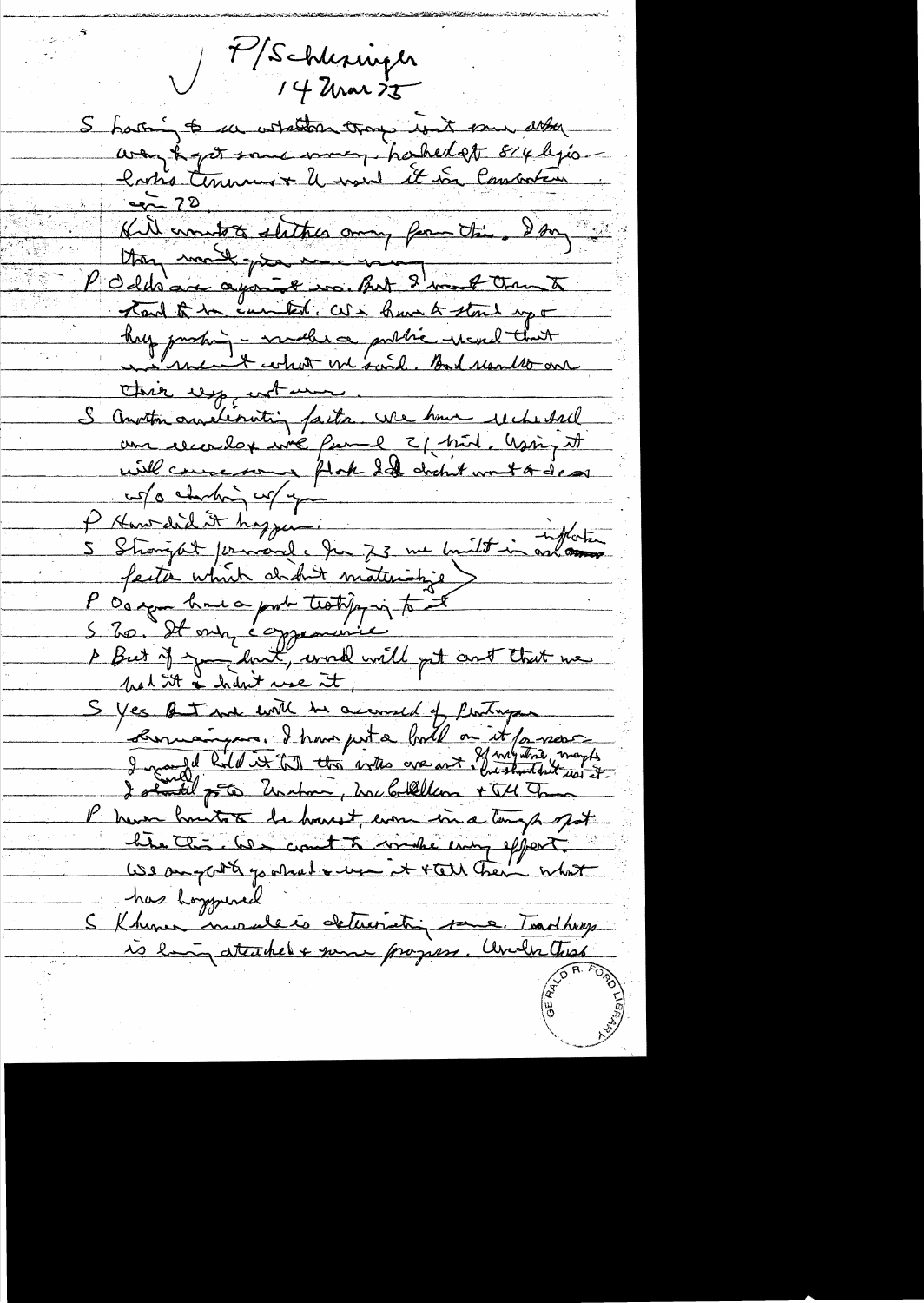circon ) il mode croites it millerack my capitaly.<br>Por typing & talmar steadfast US suggest W/ sality de lières. S Ohne 500. We have pulled cliplanchets pullant another 225. I think we can coast until a with cut al, but it is gattin de Ir 1760 principa enviamente S Little Harling in China, They were hold fait 3 yes, some helled ) P One Onto multig 5 Come, Comenant cedge of clause this it ush, Y désirt trink lang know which way to go. What S 8 mille la individa 6 appres publin - 250 r noon mi have me dependents. We should tell point chance me pour. Hu has resp. Odse till hair from Pres tout if statistik of armian commenty he should toll you in thetal, you could doe toll state to help surrende city. Or go can till GRR that une one ref tour content of lang as they would fryzx.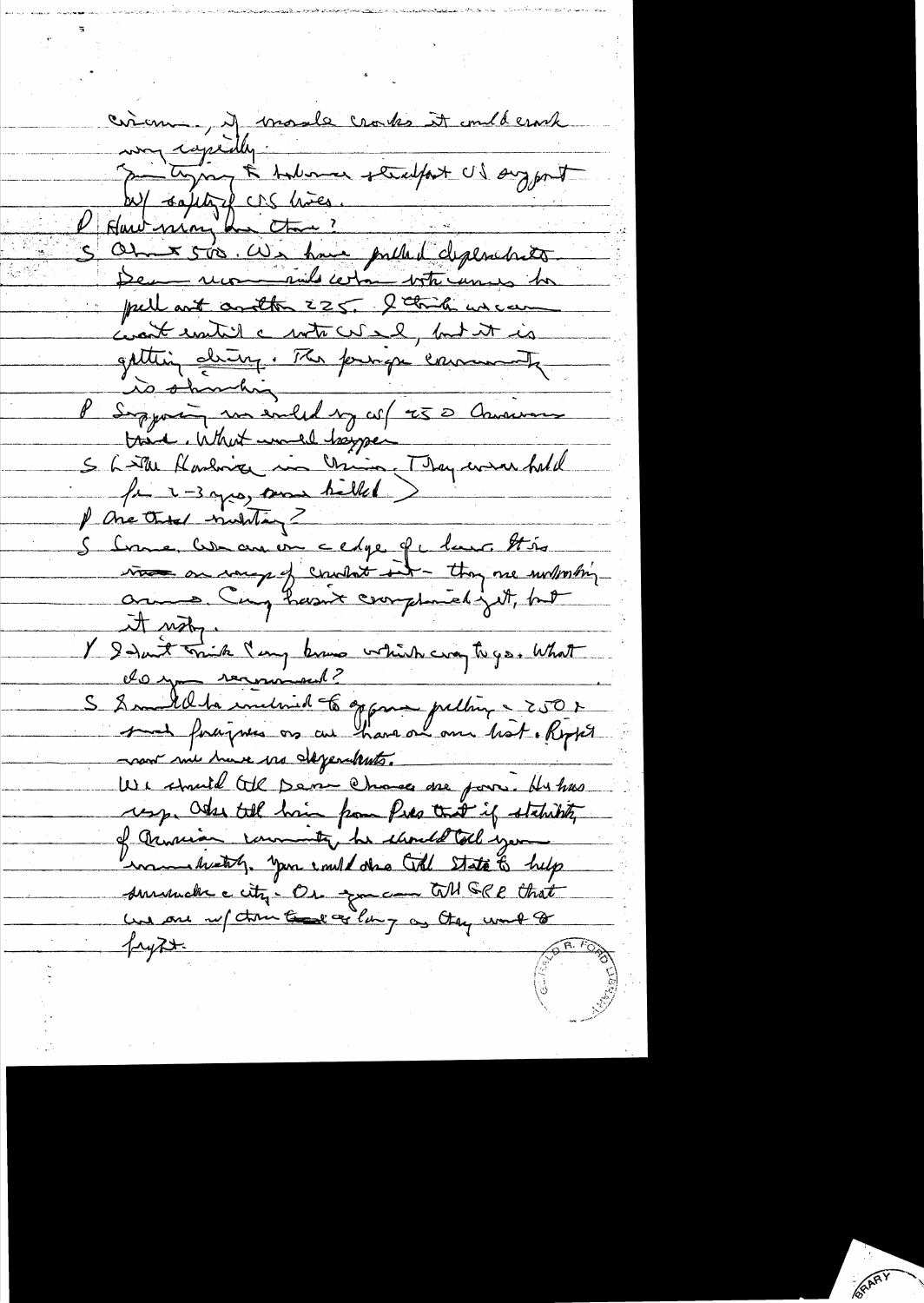It - & Cut Portleur gante and - Onvenience houte or Did Musica make au adress et ful d'Eurée War. l'Istundy unitis to logater, Demik en most & W/drawn 2500 S We could des moins Unarios to Albou Bourses aux reachans. We are changed the good ) STRID Me S T trat is une<br>Sc. Crahval attention might be justified in the Chan-<br>P I the trat if positele. Coult build married from Chan-(Much discussion of Contingua) S askel for demedienne of marries pour de terreur + Et sech PC notre Marines fruid some atten avoy to some mondi.<br>S 2 abrends occurre capte companie ant-scheen tant tent masa poke I will rechete. P d'Aut baher insident q that. I would prefer sontain Have othertal  $\ddot{r}$  -42 S We would puble them best a rely an F-4's in Henowi de chat now. D'hets defen et at. and Strick I'd much with de S I will go be the & check Trent port is patroticky independent to you all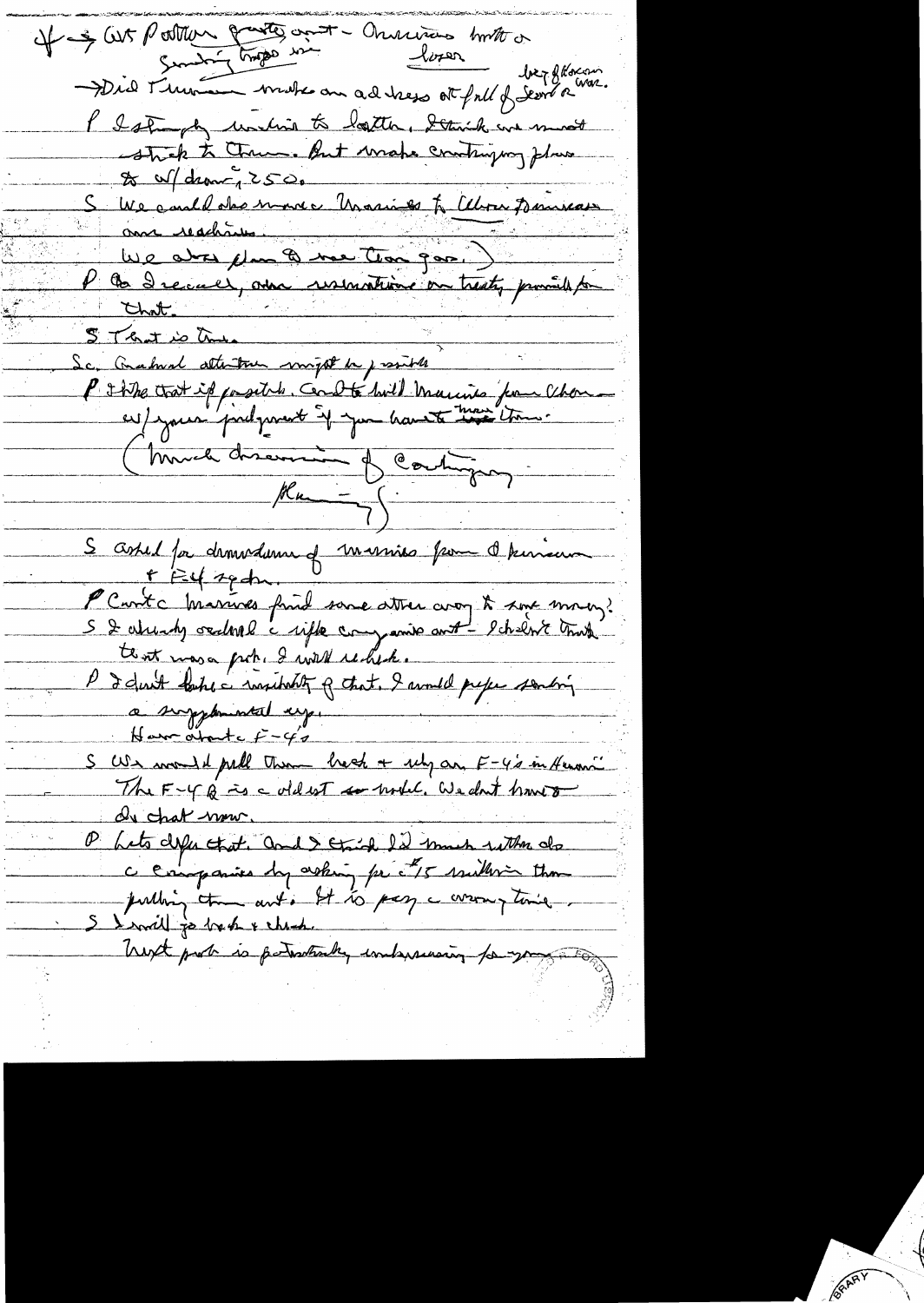Clamente thas wontit to go to S.A. Wortal to gote (Unich dromason) P Spara is a sub settlement, and determine w/ SH at that trine could be steerch satisfied and if we I don't unt to make don't get sellem annume une le megain + ceux antget a settent, ail that have appeared it? S Ce could sind ferres. Ht jest Coat Aum in a P This is a matter of hypother importance, timether .<br>Chick it are Sit in SEA -may translation unon, hopeforthy Com Brams." P Dont signal any warring. S Dorry J. Burtatt. K Granden Joe Baillet. What aland him? S Litter of revoir for him to be BC reserved. Ce descriptivent lead has said politics will win + Burthitt and he possible Communication headed a hourd-unniversal, anderson text bastill file - make gla, speech Many Circusadement. Board cross propach constituted, but it will be unknownthe Les Changes of formation. PThe warne to, was c board homest. Dono Jou deserve this promotion - in empanion as prisentryman